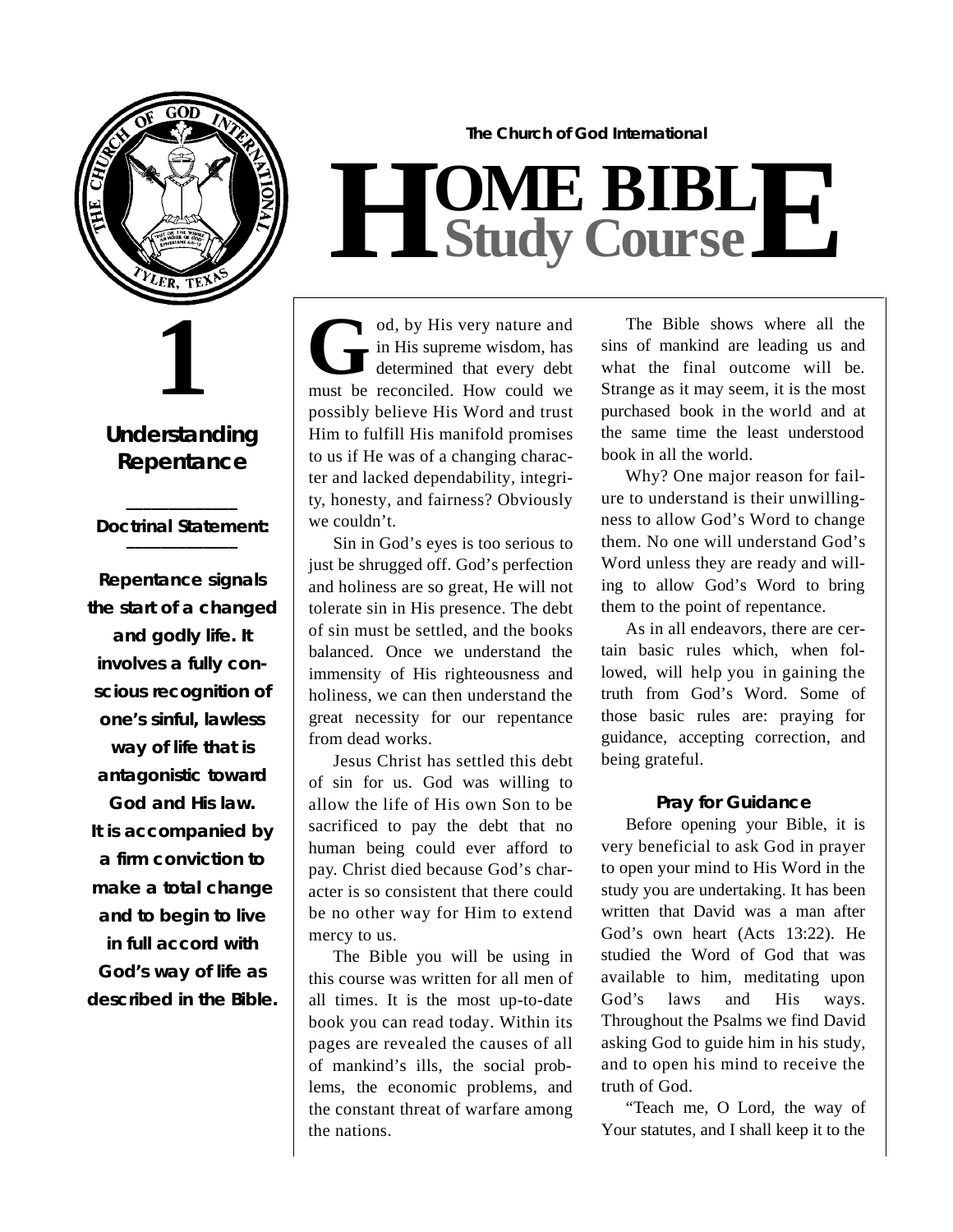end. Give me understanding, and I shall keep Your law; indeed, I shall observe it with my whole heart. Make me walk in the path of Your commandments, for I delight in it. Incline my heart to Your testimonies, and not to covetousness....Establish Your word to Your servant….Behold, I long for Your precepts; revive me in Your righteousness" (Psalm  $119:33 - 40$ .

#### **Accept Correction**

Think of God's Word as being written directly to you, because it is! We must have an attitude of accepting correction and be willing to take action by putting it to use in our lives. To gain academic knowledge is a wise thing to do, but we must know in our heart and mind that the real purpose for Bible study is to bring us closer to the stature of the fullness of the character of Jesus Christ. This is accomplished by allowing God's Word to correct us. Through the study of the Bible, God speaks to us personally and directly.

Therefore, our attitude should be similar to the prophet Jeremiah's: "O LORD, I know the way of man is not in himself; It is not in man who walks to direct his own steps" (Jeremiah 10:23).

Several other verses that will help us in learning a proper Bible study attitude are the following: "Thus says the LORD: 'Heaven is My throne, and earth is My footstool. Where is the house that you will build Me? And where is the place of My rest? For all those things My hand has made, and all those things exist, says the LORD. 'But on this one will I look: On him who is poor and of a contrite spirit, and who trembles at My word'" (Isaiah 66:1,2).

Another great truth is this: "All Scripture is given by inspiration of God, and is profitable for doctrine, for reproof, for correction, for instruction in righteousness" (2 Timothy 3:16).

The Bible also commands each one to "Be diligent to present yourself approved to God, a worker who does not need to be ashamed, rightly dividing the word of truth" (2 Timothy 2:15).

#### **Be Thankful**

Down through the centuries, the Bible was preserved by the blood of courageous, God-led men and women. It was a slow, painful, agonizing process to put together, preserve, and place in our hands the English text of the Old and New Testaments we call "the Bible." These Scriptures are the record of the lives of men and women of faith: Abel, Enoch, Noah, Abraham, Sarah, Isaac, Jacob, Joseph, Moses, Rahab, Gideon, Barak, Deborah, Samson, Jephthah, David, Samuel, and many others. Without these people of faith, there would be no Old Testament Scripture "written for our learning" (Romans 15:4).

#### **Where to Begin**

There are a number of places to begin this course of Bible study: at the very beginning with Creation, or with prophecy, or with the ministry of Jesus Christ. We could even study about how the Bible was written and preserved, and why so few understand it.

However, because this course of Bible study has been requested by you, the student, we are going to begin with you! Jesus said, "No one can come to Me unless the Father who sent Me draws him; and I will raise him up at the last day" (John 6:44). Therefore we are going to assume that God the Father has drawn you to His Son, Jesus Christ, and that you are willing to do those things which Christ will ask you to do.

#### **Final Instruction**

The purpose of this lesson is to direct you to the Bible. It will help if you have a particular quiet place to go to for your study time. How long you study is up to you, but a daily study of at least thirty minutes is recommended. A notebook with some paper for your own personal notes is important. Writing out the Bible passages and your own comments will aid you in reviewing and remembering.

Finally, don't forget to pray and ask God to open your heart and mind to His truth and give you His wisdom, knowledge, and understanding. May God richly bless you in this great adventure, the study of the Bible!

#### **Understanding Repentance**

Jesus Christ preached repentance. "From that time Jesus began to preach, and to say, 'Repent: for the kingdom of heaven is at hand'" (Matthew 4:17). Matthew says His message was the gospel of the kingdom and His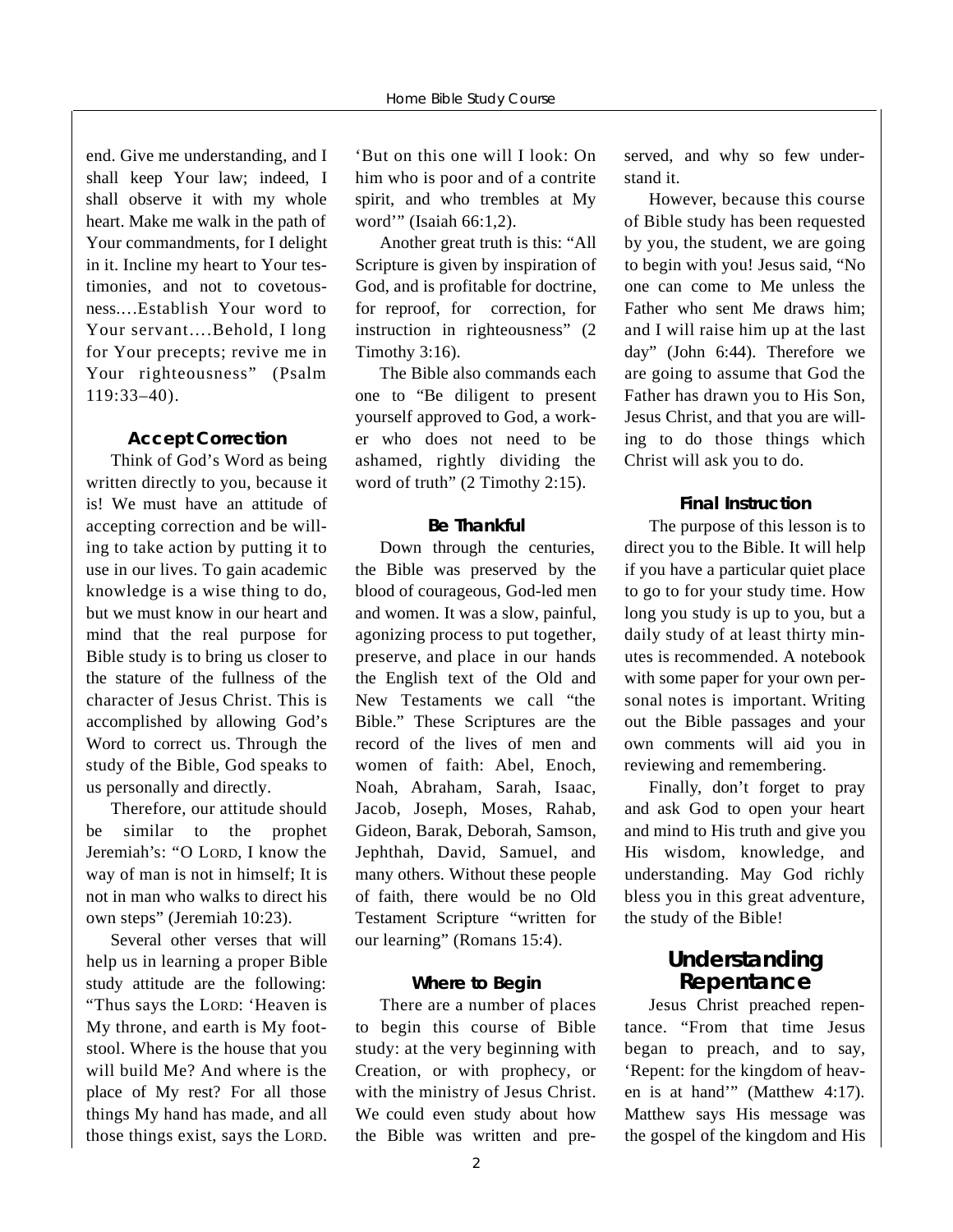appeal to the people was to repent.

"And Jesus went about all Galilee teaching in their synagogues, preaching the *gospel of the kingdom* and healing all kinds of sickness and all kinds of disease among the people" (Matthew 4:23).

Jesus started His ministry with the very word people had heard John the Baptist say: "Repent." The message is the same today as when Jesus and John gave it.

To become a follower of Christ is to turn away from our self-centeredness—the *self*—and turn our lives over to Christ for correction and control.

#### **R e v i e w**

*1. Jesus preached repentance and the gospel of the Kingdom of God.* 

*2 . Jesus went about all Galilee teaching and healing all manner of disease.*

*3. Jesus preached repentance as did John the Baptist.* 

*4 . We must repent as those of Jesus' time if we want to enter the Kingdom of God.*

*5 . To be a follower of Christ we must turn contro l of our lives over to Him*.

#### **Scriptures to Read, Remember, and Recite:** *Matthew 4:17; Matthew 4:23*

#### *R e p e n t !* **What Does It Mean?**

What did Jesus mean when He used the word *repent?* Just what does it mean to repent?

*Webster's New International Dictionary* says *repent* means "To

turn from sin out of penitence for past wrongdoings; abandon sinful or unworthy purposes and values, and dedicate oneself to the amendment of one's life; to cause oneself to feel regret or contrition for a past action, course of conduct or decision."

Real repentance means to turn from a lifestyle of breaking God's commandments. It is to go the way of God, the way of the Bible. We are to live according to every word in the Bible, instead of the desires and appetites of the flesh.

God's first children, because of their carnal nature, partook of the fruit of the forbidden tree. They did that which was natural for them to do. They gave in to the pulls of their flesh as they were deceived by the devil. They did not believe or trust God (Genesis 2:17; 3:6). They lusted for that which was not theirs. It was *desir able*. It would make them "wise." They experienced the lust of the flesh, the lust of the eyes, and the pride of life spoken of in 1 John 2:16. We have the same nature.

Repentance means that we have come to a *full realization* that we have rebelled against our Creator, just as Adam and Eve did, and we are willing to turn from our rebelliousness and begin obeying and trusting our Creator in all things.

Many believe that Jesus came to do away with His Father's commandments. Nothing could be further from the truth. Jesus said, "Do *not* think that I came to destroy the Law or the Prophets. I did not come to destroy but to fulfill" (Matthew 5:17). If Jesus did away with the commandments, there would be nothing to repent of and His message of repentance would be meaningless. So Jesus came to magnify the law and bring out its true meaning.

#### **Review**

*1 . We are to live according to the teachings of the Bible and not the way of society.*

*2 . Our nature today is the same as that of our first parents, Adam and Eve, after the fall.*

*3 . We are free moral agents, and we can choose to obey our C reator or rebel against Him.*

*4 . Jesus did not come to can cel His Father's commandments <u>or the teachings of the prophets.</u>* 

*5. Jesus came to magnify the law and bring out its true mean ing. You are not even to hate your b rother in your heart, let alone physically harm or murder him.* 

#### **Scriptures to Read, Remember, and Recite:** *Genesis 2:17; Genesis 3:6; 1 John*

*2:16; Matthew 5:17*

#### **Sorrow of the World**

The apostle Paul revealed much about the doctrine of repentance to the Corinthian assembly. He stressed that mere sorrow is not repentance. In fact, only godly sorrow works toward repentance. It is from *God*, produced by the *Holy Spirit.* "For godly sorrow produces repentance leading to salvation, not to be regretted; but the sorrow of the world produces death" (2 Corinthians 7:10).

King David experienced godly sorrow after his sin with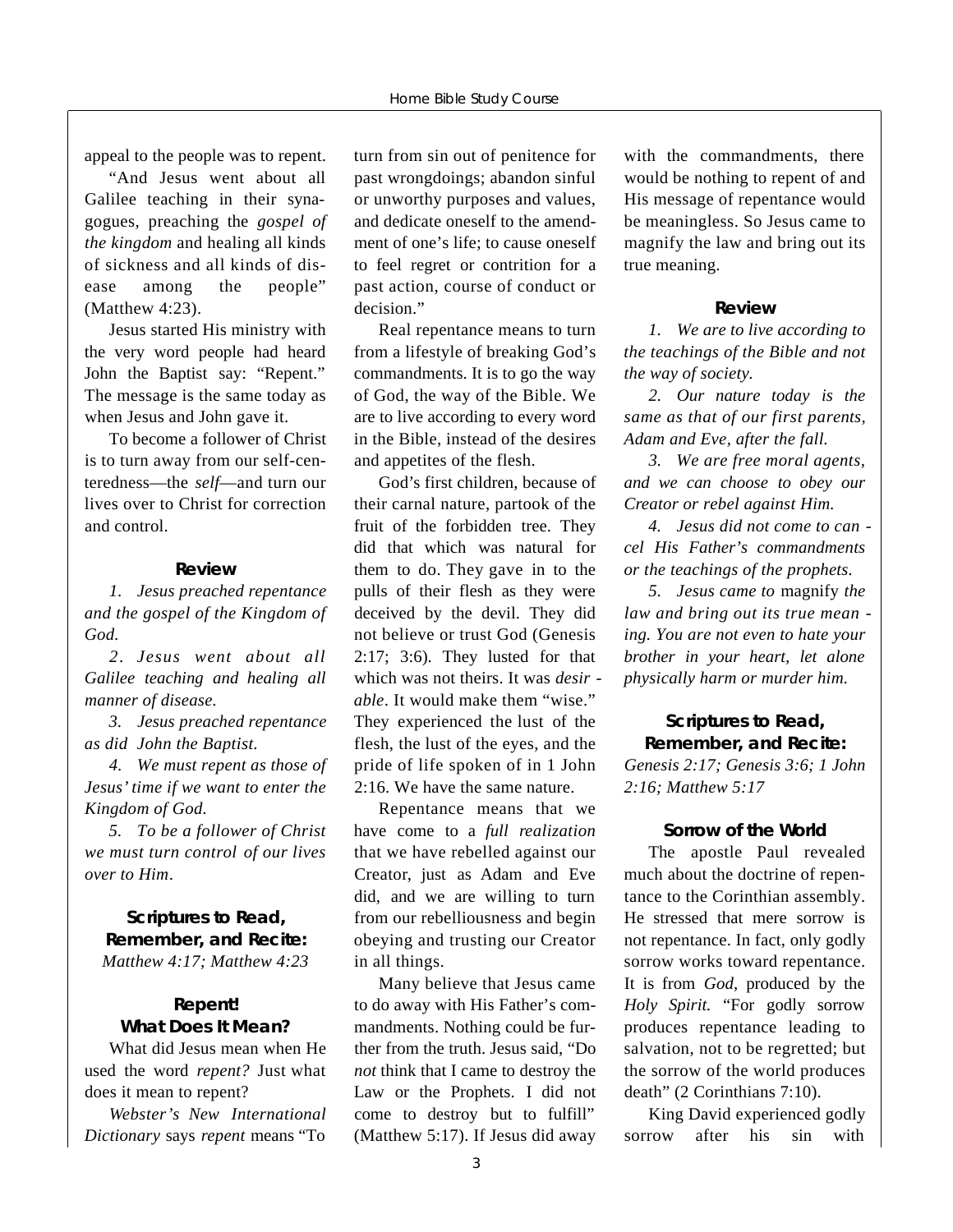Bathsheba. You will find his prayer of repentance in Psalm 51:4. "Against You, You only, have I sinned, And done this evil in Your sight." With that attitude he found pardon from God. God forgave him, even though the consequences of the sin plagued David to the end of His life.

By contrast, the sorrow of this world regrets only sin's *discovery* and leads merely to dreading the *consequences* of sin. Since it does not work repentance, it ends in eternal death in the lake of fire. Also, the sorrow of this world can a ffect a person's health and wellbeing in this life, and lead to an untimely death. Many have suffered depression emanating from worldly sorrow which can result in suicide.

King Saul experienced worldly sorrow at his rejection by the Lord God. It was loss of respect in the eyes of the army he commanded that worried him most, not his unfaithful service to God. When the prophet Samuel refused to help him keep up appearances, Saul sought to physically restrain the man of God (1 Samuel 31:4).

Many people exhibit worldly sorrow. They are very upset about the natural consequences of their sins, and for being caught. Compare Peter's remorse and repentance with Judas's bitterness and suicide. Both denied Christ. One repented and was restored to faith and service; the other took his own life.

#### **R e v i e w**

*1 . We learned that godly sor row works repentance to salvation.*

2. The sorrow of the world *works death.*

3. Sorrow of this world *regrets only sin's discovery and leads to dreading the conse quences of sin.*

*4 . Since it does not last, "worldly sorrow" ends in the lake of fire .*

*5 . S o rrow of the world can lead to poor health and depres sion, even leading to suicide.*

*6 . Saul expressed worldly s o rrow and committed suicide.*

*7 . King David experienced godly sorrow and wrote Psalm 51.* 

*8 . On your own, search the Scriptures and find Peter's repen tance and compare it with Judas's .*

#### **Scriptures to Read, Remember, and Recite:**

*1 Corinthians 7:10; Psalm 51; 1 Samuel 15:22–30; 1 Samuel 3 1 : 4*

#### **Repent of What?**

Can people actually worship the Lord, acknowledging that He is Lord, and yet not enter His kingdom? "Not everyone that says to Me, 'Lord, Lord,' shall enter the kingdom of heaven; but he that does the will of My Father in heaven" (Matthew 7:21).

How else, in addition to not doing the will of the Father, can people worship God and yet never be transformed at Christ's coming? "These people draw near to Me with their mouth, and honor Me with their lips, but their heart is far from Me. And in vain they worship Me, teaching as doctrines the commandments of men" (Matthew 15:8,9).

Difficult as it may be to believe, many people feel they have received salvation, but in reality have failed to take even the first step.

How is this possible? It is because they have the opinion that all they have to do is "believe" in Jesus Christ (acknowledge His existence), but they do not have to *do* what He tells them to do. "This people honors Me with their lips, but their heart is far from Me. And in vain they worship Me, teaching as doctrines the commandments of men…All too well you reject the commandment of God, that you may keep your tradition" (Mark 7:7–9).

Jesus is plainly telling us to turn from man's way of worship and turn to God's way, and keep His commandments. Just as Jesus told His disciples, "You are my friends, if you do whatever I command you" (John 15:14). If we are not a friend of Jesus, then we must be a stranger, worshiping Him in vain.

Mankind has a carnal mind. What is wrong with the carnal mind? "Because the carnal mind is enmity against God; for it is not subject to the law of God, nor indeed can be" (Romans 8:7). The carnal mind is literally the mind of the flesh—the pattern of thought and its motives, interests, and aims. The carnal mind is the mind dominated by the flesh. "To be spiritually minded" is to have "the mind of Christ." "For 'who *has known the mind of the LORD, that he may instruct Him?'* But we have the mind of Christ" (1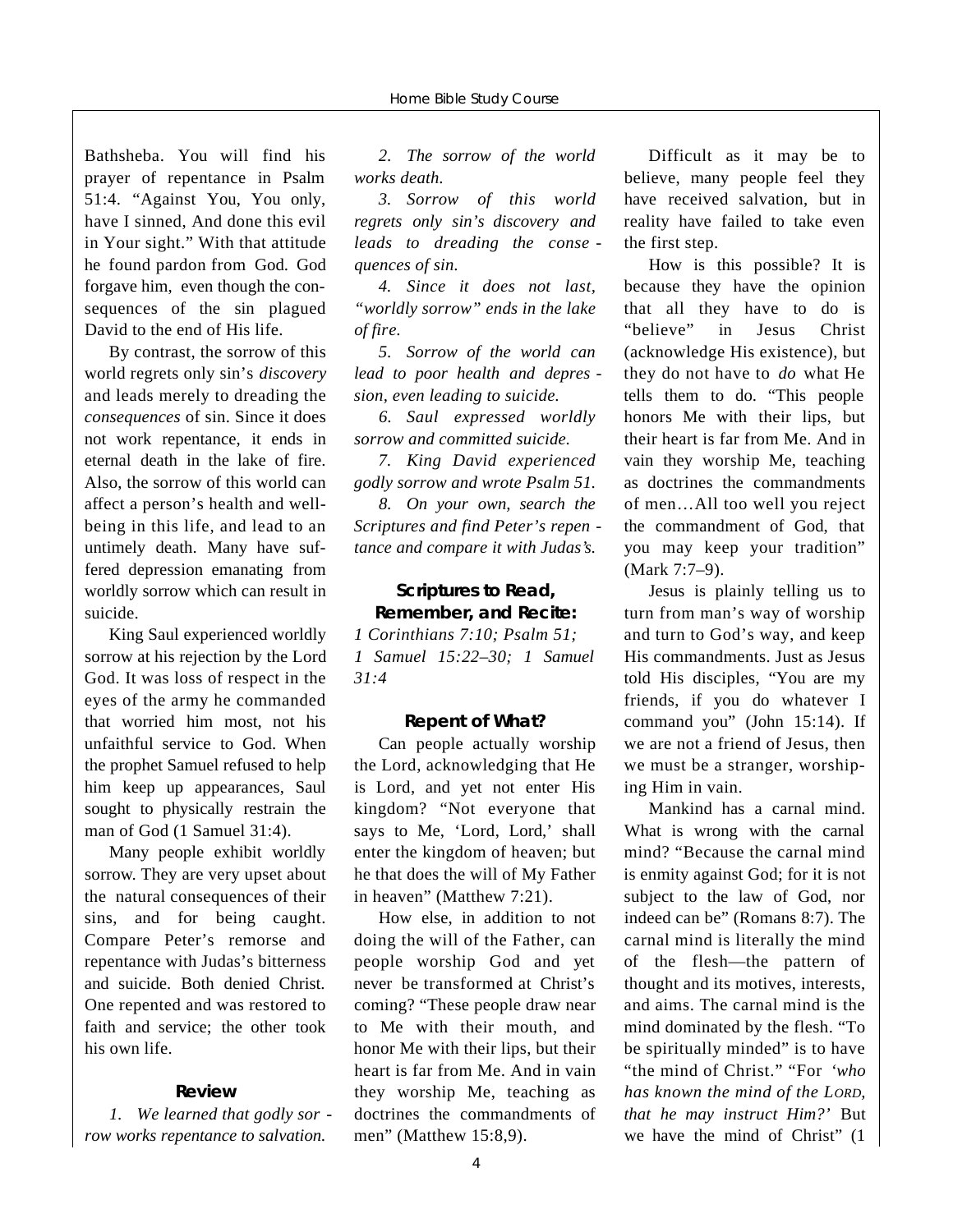Corinthians 2:16). Our minds must be dominated by Jesus Christ.

What should one repent of or feel sorrow for? It is SIN we are commanded to repent of (Luke 24:47). And what is sin? "Whosoever committeth sin transgresseth also the law: for sin is the transgression of the law" (1 John 3:4, KJV). Sin is breaking God's law—not human customs!

Anytime we break or disobey any one of the holy, righteous commands of God, we have sinned. We must repent. No one is excluded.

No man or woman has ever lived without having disobeyed and broken God's law (Romans 3:10,23). Everyone must repent with their whole heart. For "He who says, 'I know Him' [who says, 'I am a Christian'] and does not keep His commandments, is a liar, and the truth is not in him"  $(1)$ John 2:4).

#### **R e v i e w**

*1 . Jesus is more concerned with our "walk" than our "talk."*

*2 . Jesus would rather have us obey the will of His Father in heaven than say, "Lord, Lord."* 

*3 . Satan is satisfied with a piece of our heart. Jesus will be satisfied with nothing less than our* whole *heart*.

*4. It is not enough to act reli gious; our actions and attitudes must be wholehearted.* 

*5 . We become hypocrites when we (a) pay more attention to reputation than to character, (b) carefully follow certain religious practices while allowing our*

*hearts to remain distant from God, and (c) emphasize our virtues but point to others' sins.* 

*6 . We are God's friends if we obey Him.*

*7 . To be spiritually minded is to have the mind of Christ.*

*8 . We should have a godly s o rrow for sinning against God, not just a sorrow for getting caught in our sin or sorry we messed up our life.*

*9 . We are commanded to repent of sin in our lives.* 

*1 0 . Sin is breaking God's law, not human customs.*

*11 . If we say we know the* Lord and continue to break His *commandments, we are lying, and the truth is not in us.*

#### **Scriptures to Read, Remember, and Recite:**

*Matthew 7:21; Matthew 15:8,9; Mark 7:7–9; John 15:14; Romans 8:7; 1 Corinthians 2:16; Luke 24:47; 1 John 3:4; Romans 3:10, 23; 1 John 2:4*

#### **Who Is Your Authority?**

People from the time of Adam and Eve have been self-righteous. God placed a desire in them to worship something, but with their carnal minds being at enmity (enemy) to God, they substitute commandments of their own for God's commandments. God is not their choice of authority, so they do that which seems right in their own eyes, and attempt to worship God in their own way. By doing so they end up worshiping God in vain, establishing their own "righteousness."

Read what the prophet Isaiah

recorded: "But we are all like an unclean thing, and all our righteousnesses are like filthy rags; We all fade as a leaf, and all our iniquities, like the wind, have taken us away" (Isaiah 64:6).

What did Jesus say about those who "trusted in themselves that they were righteous, and despised others" (Luke 18:9–14)? Please read these verses careful- $1v!$ 

Observation: Notice that it was the man that smote his breast and called upon God to be merciful to him, a sinner, who received the commendation of God (verses 13,14). When we attempt to put our own ways ahead of the ways of God as recorded in the Bible, we are attempting to establish our own righteousness. There should be only one great Authority in our life, and that is Jesus Christ and His Word. "There is a way that *seems* right to a man, but its end is the way of death" (Proverbs  $14:12$ .

#### **R e v i e w**

*1 . No matter what the issue, Jesus Christ and God's law is the standard by which all things* should be measured.

*2 . We must choose God as our authority.*

*3 . G o d 's Wo rd is the only true authority.* 

*4 . When we are our own authority, we establish our own*  $right \neq 0$ *i*shteousness.

*5 . Our own righteousness is like filthy rags.*

**6.** *There is only one great* Authority, and that is Jesus Christ *and His Word.*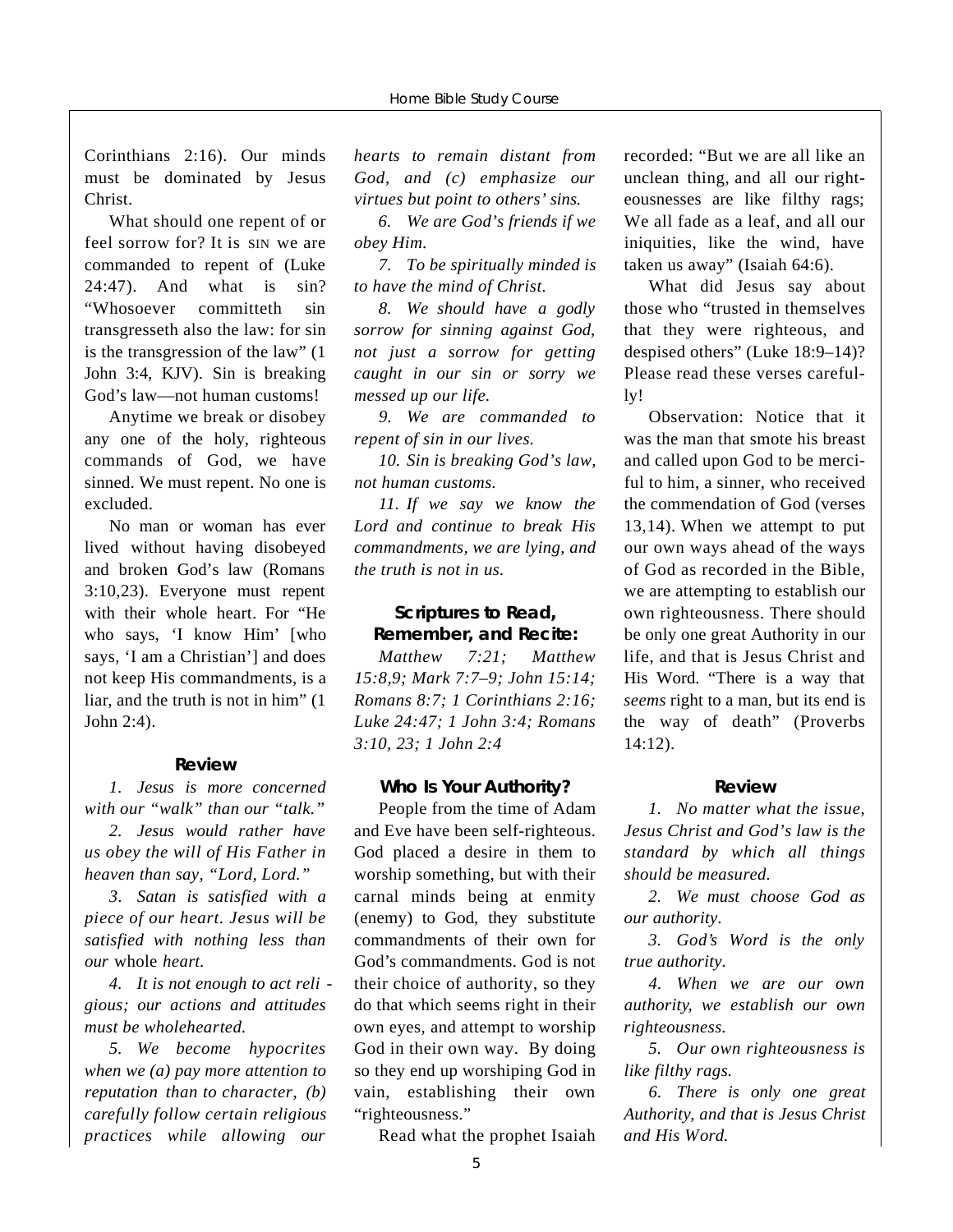**Scriptures to Read, Remember, and Recite:** 

*Isaiah 64:6; Luke 18:9–14; P roverbs 14:12*

#### **A New Creation**

A true Christian is a new creation created to perform good works. This is a spiritual matter which involves God's Holy Spirit. This great change takes place in the mind—we might call it the heart. "Therefore, if anyone is in Christ, he is a new creation; old things have passed away; behold, all things have become new" (2 Corinthians 5:17).

The very first step is repentance, and repentance means "a change of mind." The second step, acceptance and faith in Jesus Christ as personal Savior, also takes place in the heart and mind. The third step is something God does by placing within us the gift of His Holy Spirit. When we receive the gift of the Spirit, a renewing of the mind takes place. "And do not be conformed to this world, but be transformed by the renewing of your mind, that you may prove what is that good and acceptable and perfect will of God" (Romans 12:2). The Spirit of God creates a sound mind (2 Timothy 1:7). Conversion miraculously puts within us the mind of Jesus Christ (Philippians 2:5). Conversion is putting on the "new man who is renewed in knowledge" (Colossians 3:10). Knowledge is knowing and living God's Word—the Bible.

Jesus said, "And he who overcomes, and keeps My works until the end, to him I will give power

over the nations" (Revelation 2:26). Overcoming is directed by this renewed mind! We must continue for the rest of our lives to grow in grace and in the knowledge of Jesus Christ (2 Peter 3:18).

True Christians follow Jesus and put loving obedience to God far above all worldly ways. As the apostle Paul told the Ephesians, "we are His workmanship, created in Christ Jesus for good works, which God prepared beforehand that we should walk in them" (Ephesians. 2:10).

God ordained that we should walk in the footsteps of Christ, for we are His workmanship. We must repent, receive God's Spirit, and do the good works God commands us in His Bible to do. There is "doing" to be done. If we believe God's Word, we will be living within His law. This is a demonstration of our faith in Christ Jesus. If we fail to obey our Savior, we will be outlaws, saying by our lack of action that we are faithless.

When Jesus returns, He is going to return as a warrior King  $(Revelation 17:13.14; 19:11-16)$ . Christ would rather return in this manner than let the people of this God-rejecting world continue in nonrepentant, destructive, sinful ways until "no flesh would be saved" alive (Matthew 24:22).

Remember, there were those that came to Jesus saying, "Lord, Lord, have we not prophesied in Your name, cast out demons in Your name, and done many wonders in Your name?" (Matthew 7:22). Surprisingly, Jesus told them to get away from Him, because they had been working iniquity.

Repenting is an ongoing, lifelong effort. It is time for all men to repent. Are you repenting?

#### **R e v i e w**

*1. We are God's workmanship.*

*2. We are created in Jesus Christ unto good works.*

*3. We should also walk in good works.*

*4. A true Christian is a new creation.*

*5. This change takes place in the mind, or the heart, by the power of God's Holy Spirit.*

*6. If we are in Christ, we are a new creature.*

*7. When we receive the Spirit, a renewing of the mind takes place.*

*8. We are not to conform to the world.*

*9. The Spirit of God creates a sound mind.*

*10. Conversion is putting on the new man.*

*11. Jesus will give power over the nations to the overcomers.*

*12. If we are not obedient, we show we are faithless.*

*13. Jesus will return as a war rior King, otherwise, no flesh would be saved alive.*

*14. Doing wonderful works is not a guarantee of salvation, but loving obedience is.*

#### **Scriptures to Read, Remember, and Recite:**

*Ephesians 2:4–10; 2 Corinthians 5:17; Romans 12:1,2; 2 Timothy 1:7; Philippians 2:5; Colossians 3:10; Revelation 2:26; 2 Peter 3:18; Revelation 17:13,14; 1 9 : 11–16; Matthew 24:22; Matthew 7:22; 2 Peter 3:9* ❏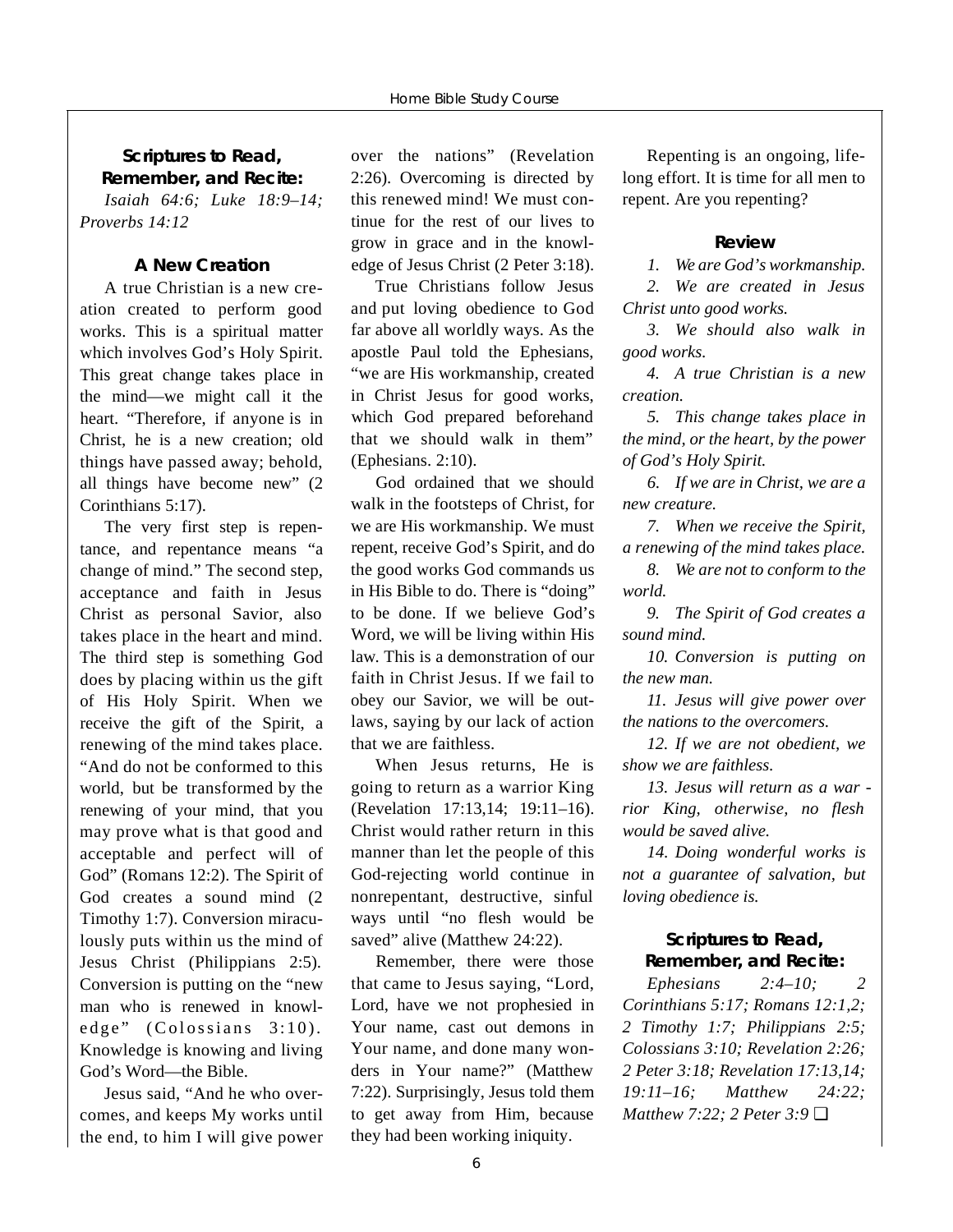# **Understanding 1 Repentance**

# **Test Yourself**

**Write your answers to the questions on a separate sheet of paper. Check** *your* **answers with the answers found above the return coupon.**

**Detach the return coupon at the bottom of page 8 and mail back to us. We will send the next lesson in the series to you.**

#### **The Church of God International**

## $H$  **Study Study Cour BIB s e L E**

# *True or False Questions*

1. Jesus did not teach repentance at the *beginning* of His ministry.

2. Jesus explained that observing the law was good but no longer needed.

3. Godly sorrow comes from God, and brings us to true repentance.

4. Worldly sorrow dreads only the discovery and consequences of sin.

5 . King David confessed to God that he was sorry he had sinned with Bathsheba

6 . Saul was a faithful servant, and the prophet Samuel defended him before God.

7. Repentance means to turn from your way of life to God's way of life.

8. It is acceptable to God to teach the commandments of men as long as you love Jesus.

9 . To be a friend of Jesus we must do as He commands us.

10. Jesus admires those who worship Him in their own way.

11. To have the mind of Christ is to be spiritually minded.

12. To have the mind of Christ means to be willing to be obedient to God.

13. Man's carnal mind is subject to the law of God.

14. He who says he knows the Lord and does not keep His commandments is a liar.

15. Sin is the breaking of God's law.

16. Our own righteousness is as fine, clean linen.

17. Isaiah recorded that we are all as an unclean thing.

18. In the story of the publican and the Pharisee praying at the Temple, the Pharisee trusted in his *own* righteousness.

19. To worship God in your own way is not vain in God's eyes.

20. Jesus Christ and His Word is the only Authority man should look to.

21. God has a way that leads to life and man has a way that leads to death.

22. There is a way that seems right to man but the end is death.